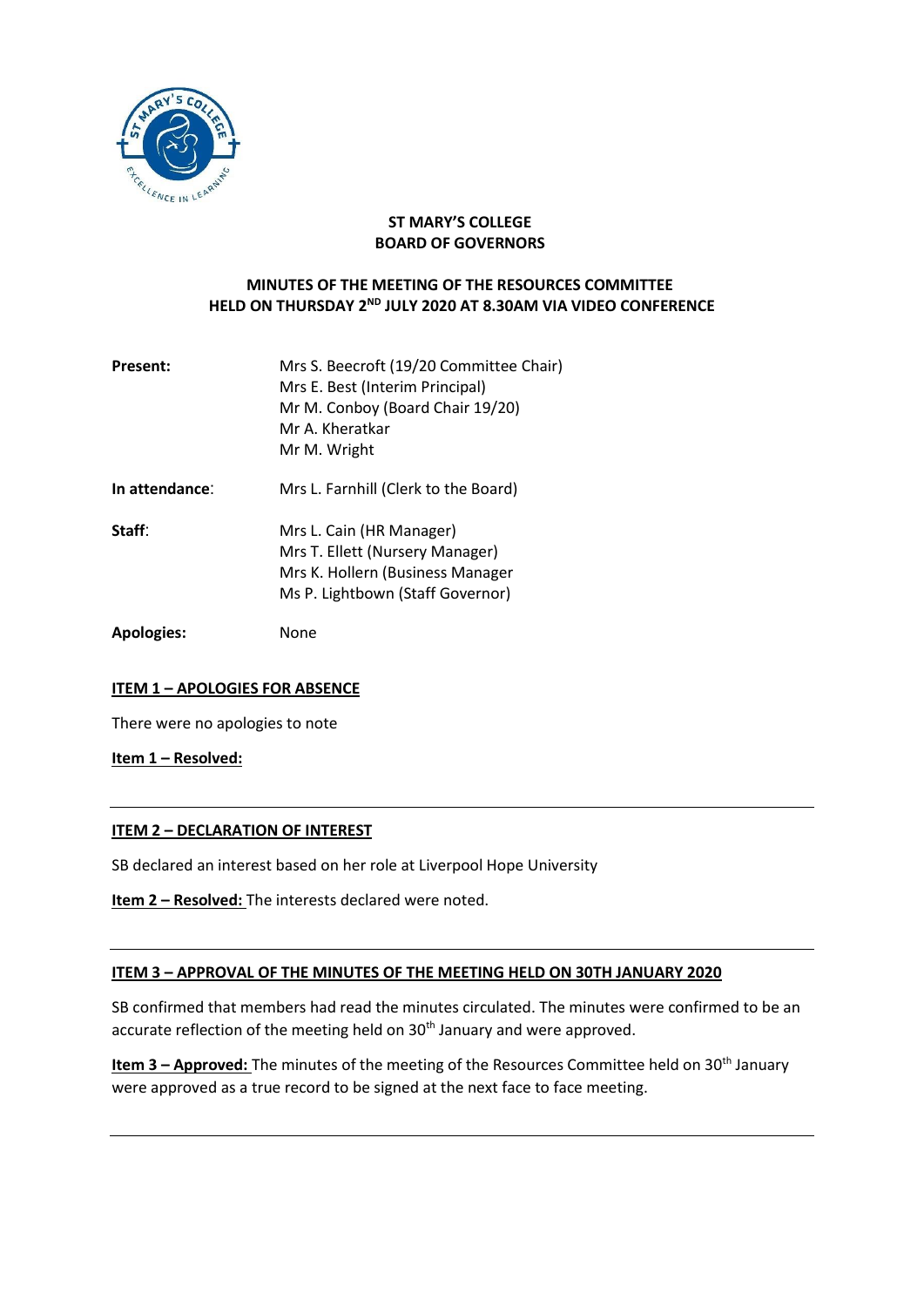# **ITEM 4 – MATTERS ARISING FROM THE MEETING OF 30TH JANUARY 2020**

The Clerk advised that due to the pandemic and following government guidance for governors and governor meetings to focus on essential business only, staff had not been asked to prepare responses to the matters arising, focusing only on priority areas of current relevance. Chair SB, added that the cancellation of the April meeting due to the pandemic meant many of the matters arising were no longer relevant due to the time that had since passed. The clerk confirmed that relevant matters arising would be carried forward to the next meeting, with SB asking if staff wanted to raise anything under matters arising, with nothing raised, the item was deferred.

**Item 4 – Deferred:** Matters arising were deferred

### **ITEM 5 - NURSERY UPDATE**

TE was thanked for the report and asked to focus on any key points.

TE advised that all 3 nurseries had now been inspected by Ofsted, with The Park and SMC rated as good and Wensley Fold as outstanding. TE felt the rating of 'good' for the Park nursery was a true reflection of the performance on the day, and as previously discussed, there was feeling that SMC was unfair however the appeal had failed. An **action** was noted for TE to distribute the Ofsted report to the Committee.

**Numbers:** TE confirmed that only some children had returned since the reopening of the nursery, with some having been taken off role at the parents request and others having their places held until September.

**Staffing:** TE advised that staffing requirements were being closely managed for maximum efficiency utilising part time furlough, bringing back more staff as the numbers in nursery increased. TE advised that staff sickness was due to be reported in this meeting with LC agreeing to cover the details within item 7, the HR report. A CPD summary was provided, with TE confirming that training was currently focused on COVID-19 requirements.

**Quality of education:** TE confirmed that all students were on one site, with a review of the safeguarding policies and procedures, including updating the appointed DSL's to ensure qualified staff were always on site.

**Concerns:** TE advised that occupancy levels remained concerning, with the effects lessened by the ability to utilise the furlough scheme. TE advised that since reopening, although numbers were lower than anticipated, they were increasing as parents gain confidence, supported by the risk assessment and a video for parents to share with children to ease any anxieties about returning to nursery. TE informed the Committee of the intention to end the summer term early for WF as there were only 4 attending for summer term, offering places for remaining students at SMC.

**Risk Assessment (RA):** TE confirmed the RA had been shared with staff and parents, with children guided through the requirements, with some issues with some parents which had been tackled directly by staff.

TE advised that the bubbles based on earlier guidance were limited to 8 children, asking the Committee for support in moving to the latest guidance, allowing up to 16 children per bubble giving more leniency to offer more places and making the offering more financially viable. **A member commented** that they would be in support of increasing the bubbles as this was in line with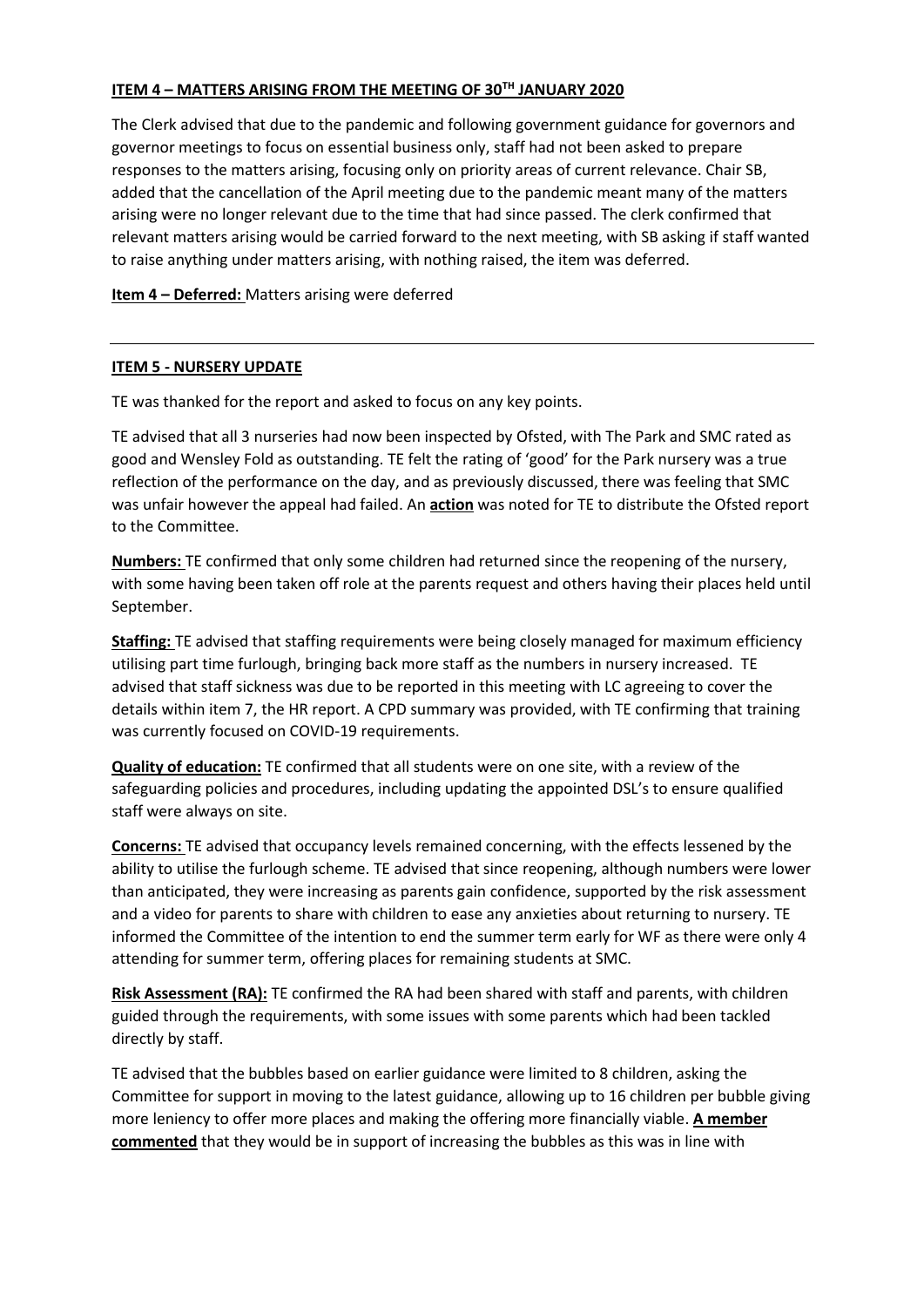government guidelines, with EB commenting that the LA health and safety team had been on site and reviewed the safety measures and were also supportive of the increase.

**Staffing proposals:** TE provided an overview of the information within the report, highlighting the need to reduce staff with 6 redundancies to be undertaken with the support of KH and LC. **A governor asked** if this would be necessary if occupancy was increasing, suggesting that redundancies insinuated occupancy would not return to pre-covid levels, **asking** if it would then be possible to bring the staff back if needed. TE confirmed that apprentices were being used to support full time qualified staff and the redundancies were for staff that would not be those the nurseries would actively look to re-recruit should additional staff be needed. **Another member asked** if the redundancy costs would impact the budget, with TE advising that they were expected to be minimal due to low hours and minimum wage, with LC interjecting that due process would be followed to ensure the process was fair and not selecting those with the lowest redundancy costs.

TE advised the Committee that the staffing plan within the report outlined requirements to the 13h July, to then be reviewed weekly. TE stated that providing a forecast for September was too difficult with occupancy remaining uncertain, having been flexible with parents whilst furlough funding was in place, having not requested fees for absent children. TE confirmed that there would now be a cut off with a text sent asking for all fees to be paid to prevent the place being lost for September, whilst continuing to recruit for remaining places, with two new full time places being offered in the previous week.

**Risk Register:** TE highlighted occupancy as the biggest risk, which had been an issue for the previous few years, compounded by COVID-19. TE advised that studies had indicated that one third of nurseries would not reopen, which was the picture nationally, although she had not had any information on anticipated local closures. TE added that the risk of Ofsted had been removed with all three inspections having been undertaken, with an expectation that once routine inspections resumes, there will be a backlog, prioritising the most at risk nurseries, with preparations on-going.

**A member commented** that they were surprised there was nothing specific about lockdown within the risk register, stating there was a need to include the financial impact.

**A member** asked about incorporating local lockdown and infections outbreaks at the nursery into the risk register with TE advising that the process is detailed in the CV-19 risk assessment, providing a summary of the process, which includes the availability of PPE, the isolation of the child, contacting the parent with an expectation that the child is collected within half an hour and a test booked immediately. **The governor clarified** that they were not questioning the process, but the reputational risk associated with a local infection within the nursery, suggesting that it needed to be included in the risk register with mitigating actions. EB responded to advise that there was a separate COVID-19 risk register designed with TE and the BwD health and safety lead, signed off by EB and MC. TE agreed to taken an **action** to add this into the risk register, with **a member commenting** that they felt this was the biggest risk facing the business, agreeing that it should be included, with TE confirming that the COVID-19 RA would be circulated after the meeting for members to review. **A member commented** that local infection rates were rising, with the potential for a local lockdown if rates do not improve within two weeks which would have significant impact on the nurseries.

TE was thanked for the update and the clear, concise report.

**Item 5 – Noted:** The details of the report were noted with the following actions:

WF Ofsted report to be circulated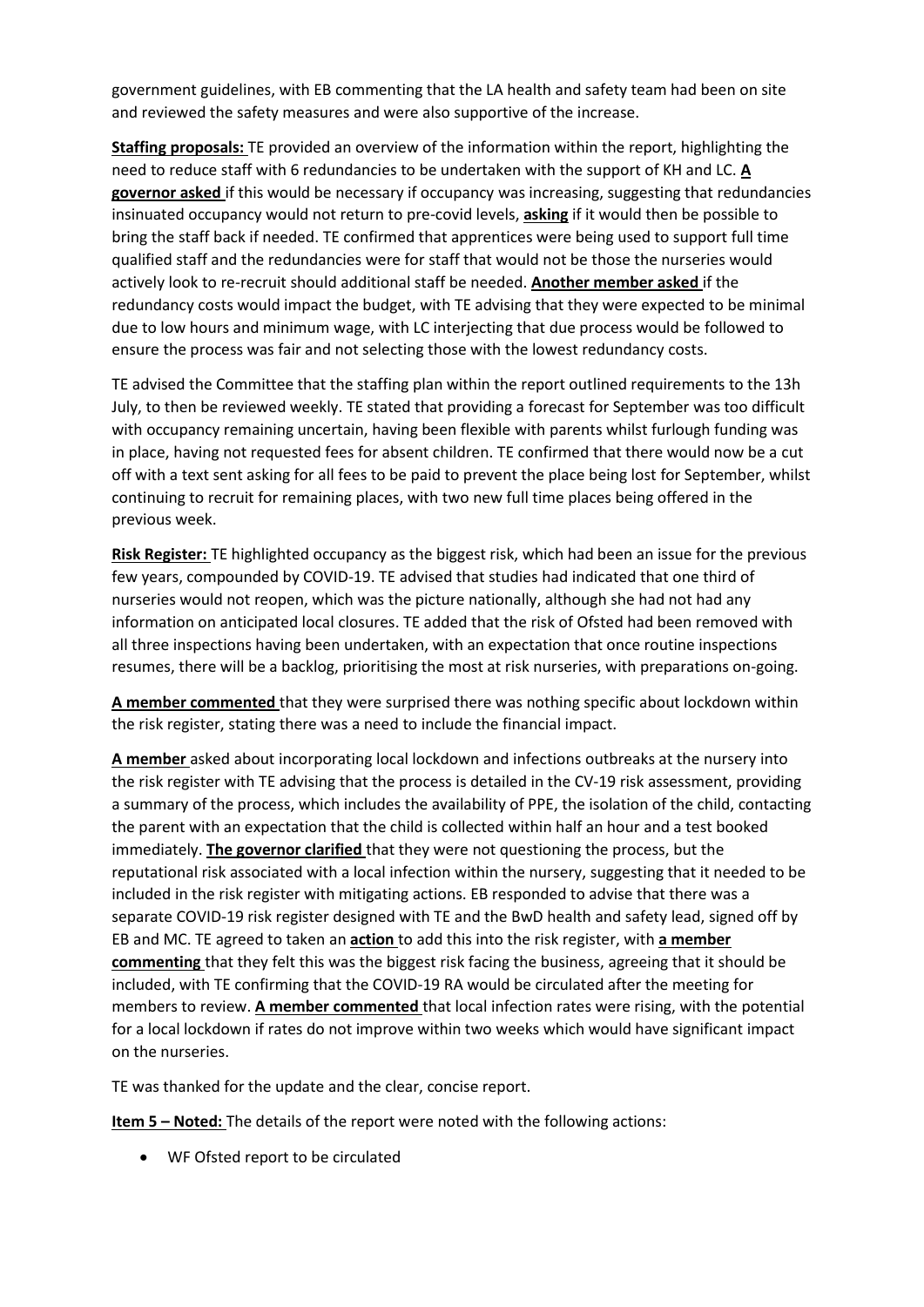Nursery Covid-19 risk register to be circulated with risks added into the general nursery risk register

TE left after this item.

### **ITEM 6 – TERMLY HIGHER EDUCATION REPORT**

PL provided a summary of the circulated report, advising the Committee that work on recruitment and maintaining interest of previous applicants had been continual. PL stated that despite increased interest, applications were lower than at the same point in the in the previous year. PL expressed concern over summer recruitment, with recruitment anticipated to improve if rates of coronavirus reduce, however accepted that if infection rates were maintained or increased it would be unlikely that recruitment would increase in line with previously set targets. **SB commented** that recruitment was up at LHU and nationally, questioning the impact on recruitment at SMC. PL suggested that the decline could be due to the demographic within HE at a college, with adults nervous about sharing facilities with young people, with the perception that teenagers are less cautious creating a greater risk to the mature learners that traditionally enrol at SMC. PL added that the inability to clarify the delivery method of the offer at SMC was also having an impact, with older students nervous about undertaking a degree online, particularly if they have been out of learning for a long time and with limited IT skills which traditionally SMC would be supportive of.

PL outlined details of a 4 week summer taster programme to reengage applicants as well as creating new interest with recent events involving meeting university academics having been successful, adding that LHU had been working closely with SMC, involving SMC in their virtual open days. PL concluded that interest had been higher than in previous years, but this was not converting to confirmed applications, suggesting uncertainty around the campus and delivery methods were the cause.

EB added that meetings had been held with PL, LC and KH to consider the safest HE delivery models, with consideration for working in bubbles, housing HE in a different building, with staggered start and finish times to 16-19 provision, enabling a safe face to face induction. EB indicated that the model resulted in their being no cross contamination with FE students, and now the model was agreed, there was the opportunity to market and celebrate the safe process, to reengage the students and convert interest into applications. PL confirmed that this had been done for UCLAN, with SMC having ownership for course delivery, however, they had been asked not to market the delivery for LHU courses until they received the paper from Penny (Haughn – LHU Student Director), with SB **taking an action** to chase this.

PL advised the Committee that in collaboration with Holy Cross, they had agreed to offer face to face opportunities to study even if this was not the method offered by LHU, with plans to provide facilities and support to conduct the online learning, however, this could not be communicated until the paper from the university is received. PL advised that at a recent meeting with LHU, feedback was provided regarding students expectation to be taught, even if delivery was online, there was an insistence that there would be lessons delivery and not just a VLE, with the feedback being taken away about the need to offer more support to students. PL advised that for UCLAN students, successful online lessons had been delivered since the closure in March, however, noted that students would still need supporting and inducting to this delivery method. EB added that IT facilities and space within college would be allocated, recognising the need for some students to have a space away from home to complete their studies.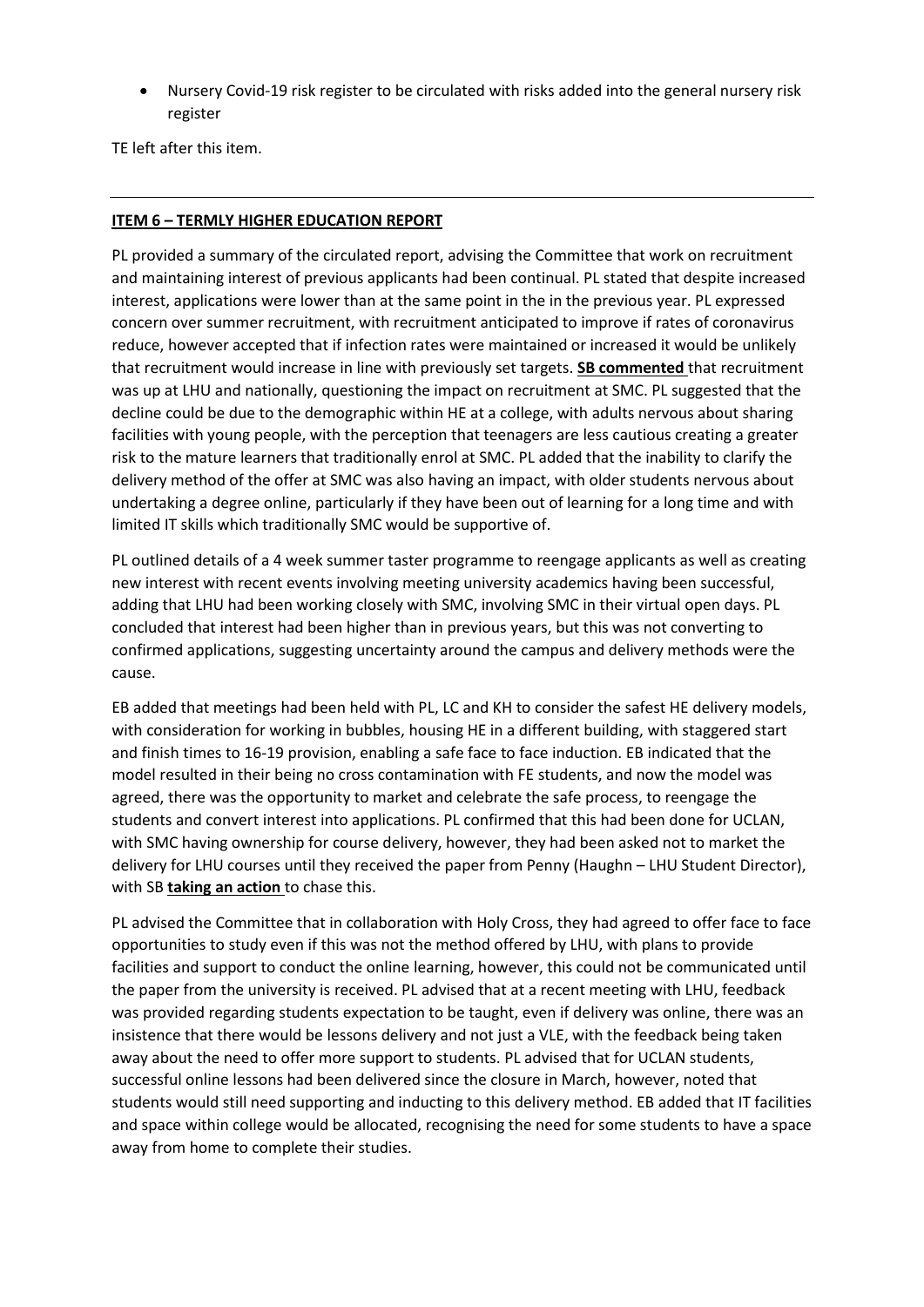PL was thanked for her paper and with no further questions or comments, PL left the meeting after this item.

**Item 6 – Noted:** - The Committee noted the details of the report with the following action noted:

• SB to chase PH at LHU for the paper on course delivery

### **ITEM 7 – TERMLY HR UPDATE**

LC confirmed that all members had received and read the paper, outlining the content, covering resignations including reasons and summarising the new appointments, informing the Committee that the process used for recruitment since lockdown had been online.

LC informed the Committee that all contracts offered were now temporary, advising that the new safeguarding officer post had been omitted form the report but had been appointed and already seen to be having a positive impact on students. **A member indicated** that they were pleased to see the safeguarding team had been strengthened, having recognised how much pressure the DSL and the safeguarding team had been under.

LC confirmed that there were no long term absences, with all staff working from home since  $23<sup>rd</sup>$ March, therefore there had not been any staff absences recorded although some staff had been shielding. LC advised that a member of the cleaning team was off with a wrist injury that may not return, having commenced proceedings with them.

LC indicated that the College had recognised the impact of the pandemic on mental health, with a drive on staff wellbeing and supporting mental health, with LC having undergone training as an adult mental health first aider, sharing and receiving updates with other colleagues across the industry, which included the impact of working from home. LC stated that a wellbeing support booklet was sent to all staff with personalised emails to those struggling; with it considered that the College had done well in supporting staff throughout the college closure.

EB extended her gratitude to LC for a successful recruitment strategy, indicating positivity around the appointments and the process used for online recruitment with significant cost savings as a result of the structure, utilising NQT's that had fresh ideas and enthusiasm. EB advised that teaching observations had been online and the new staff had been invited to attend the online inset and introduced to Heads of Faculty.

**A member commented that** not all staff that had left or had been replaced were detailed on the report, **asking** what the overall position is against this time in the previous year. LC advised that there had been agency staff used where staff had left last year or mid-year; therefore not all appointments were to replace staff that had just left. LC indicated that the science department had needed considerable additional recruitment to refresh the faculty and this had necessitated well timed recruitment. **The member asked if** staff pay had impacted on the resignations or recruitment, with LC advising that the positive Ofsted inspection had helped with recruitment, having not seen any indication that pay had influenced resignations or recruitment, with considerable interest in a number of the posts.

**A member asked** about the use of furlough, asking how many staff had been placed on furlough and when the college planned to bring these staff back in. LC advised that there were strict terms and conditions linked to the scheme, which had only been utilised for nursery and leisure centre staff. LC confirmed that most staff had worked form home, with KH adding that if funding was not affected, the college could not claim, which also included free place nursery staff. LC confirmed that when the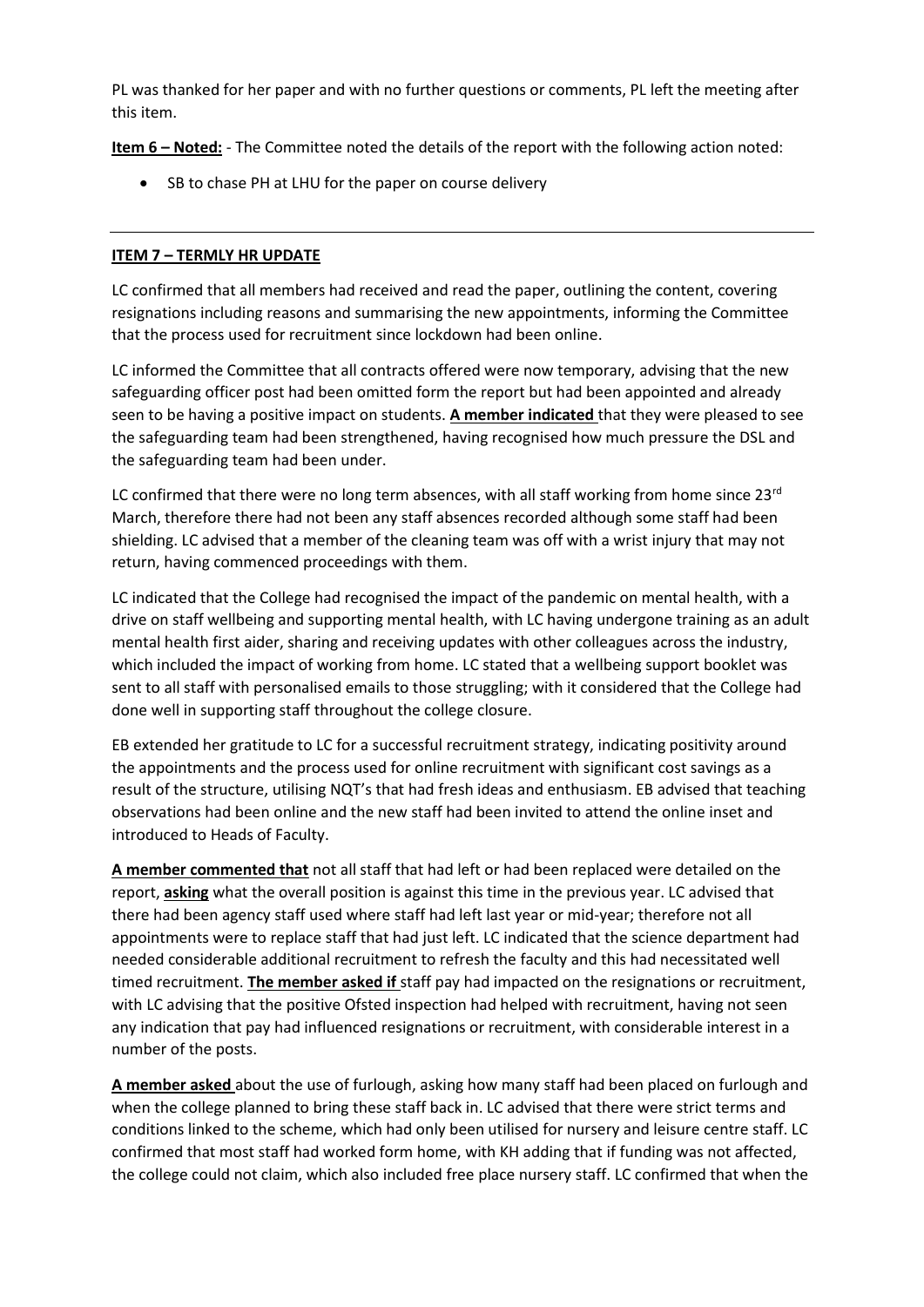scheme was first introduced, there had been difficulty in clarifying its use, noting that the solicitors had not heard of it previously, confirming that upon review, it is considered to have been used correctly at SMC. With no further questions or comments, LC was thanked for her report and the support given to staff.

**Item 7 – Noted:** The Committee noted the details of the report.

# **ITEM 8 – TERMLY FE REPORT**

EB advised the committee that considerable work had been undertaken to ensure strong results and successful recruitment, highlighting the lower rate of applications compared to the same point in the previous year by 49. EB highlighted a 33% reduction in applications from catholic partner schools, however, indicated that there was some positivity in the data, with an increase in non-partner school applications which historic trends demonstrated had higher conversions rates. EB outlined the expected enrolment based on applications and anticipated conversion rates, reflecting a shortfall of 20, however, highlighted the summer application increase of 15% the previous year, which if repeated would result in meeting the recruitment target.

EB highlighted the presence of SMC across the local area, with EB participating in the SIG groups and EP accessing the transition events to support enrolment. EB outlined the marketing campaigns updated during lockdown, focusing on locality, size and safety, embedding the caring safe environment into the strategies. EB updated the committee on the success of the 'out of the blocks campaign' shared previously, with over 1000 visits to the website, and a virtual open day with 300 students accessing the event, supported by the 'secure your place' campaign, contacting all applicants to assure them that their offer of a place remains secure.

EB informed the Committee that enrolment would be completed online, using an in house system, designed by EP, saving around £12,000. EB offered an overview of the format, with staff working in pods, utilising mobile phones and Microsoft Teams to ensure conversations would be held with every applicant. EB advised the Committee that due to a variety of results distribution methods used by schools, with some being posted, SMC would be extending enrolment to ensure availability across the results period, supported by schools who had made IT facilities available for students to access online enrolment services.

**A member commented** on how they had been initially disappointed at the data, however, agreed that upon closer analysis, there was positivity around the anticipated conversion rates with higher non-partner applications which were more likely to attend, thanking EB for what had evidently been a considerable amount of work. **Further comments** were made in support of the enrolment system, **with members expressing** relief that the SPA process did not appear to have impacted on recruitment, with EB confirming that this had not been mentioned by any schools or applicants.

**A member asked** about the impact of the Trustees withdrawal and the removal of the catholic status of the college, which had been announced after recruitment had begun, with EB considering this had also had no impact. EB confirmed that the historic trend over last 7 years with a decline in catholic applications had been maintained. **A member commented** that an article about the removal of the catholic status had reappeared 6 weeks ago with no interest, with EB indicating that the coronavirus pandemic had overshadowed the local issues. **A member commented** that school communications were limited to necessary information, therefore this could have served to minimise the awareness of SMC's challenges.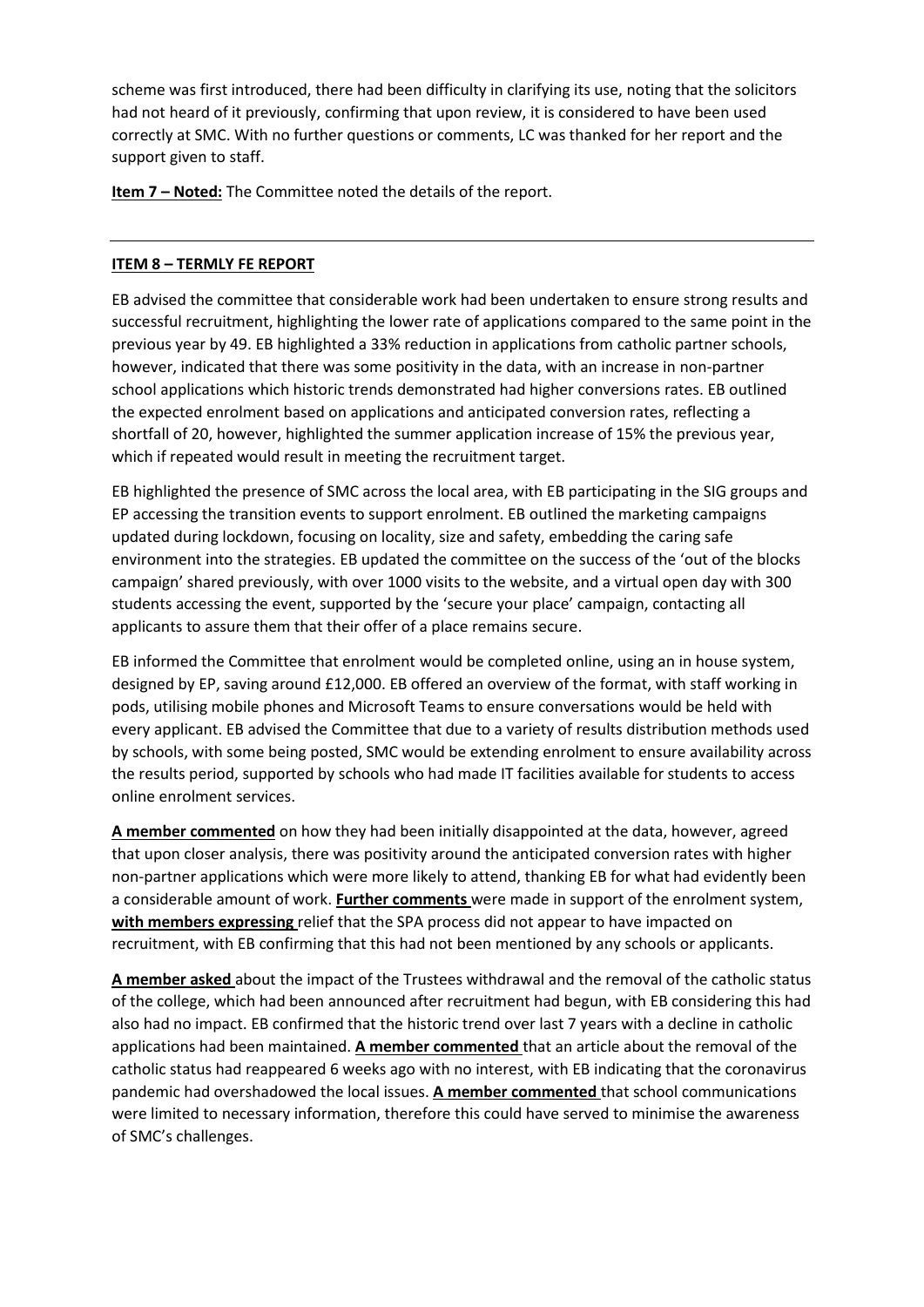EB indicated that the concerns regarding the pandemic that had dominated schools and colleges had minimised bad publicity and was considered to have the potential to improve recruitment and had been a focus of the stay local campaign, with learners nervous of public transport and larger busier colleges, preferring to stay local and attend a less densely populated college and this had been used in the marketing materials. **A governor urged** the college to be cautious of the delivery of the message, with the potential to put off learners from outside the locality travelling in to the college.

**Item 8 – Noted:** The Committee noted the details of the report.

### **ITEM 9 – HEALTH AND SAFETY REPORT**

KH advised that this was the annual report for 2019-2020 running up to June 2020, reminding the committee that the college and nurseries had followed government advice and closed in March 2020, with a subsequent reopening of the nursery, with the risk assessment to be sent to the Committee by TE as detailed earlier.

KH described the difficulties covering the increasing demand of the role with the skeleton staffing structure; with limited time allocated to the health and safety officer who was shielding, therefore the decision was taken to subscribe to the BwD health and wellbeing service to ensure that the College remained compliant with the evolving guidance.

KH summarised the content of the report highlighting the following:

- The need for additional first aid trained staff to reduce the frequency staff appear on the rota and to ensure sufficient cover in the event of staff isolation, with this being addressed early in the next term.
- Issues around increased use of e-cigarettes in college, which had been addressed and supported by the student disciplinary process.
- Priorities around training including the need to increase the number of fire marshals in the coming year, with the cancellation of earlier training due to the pandemic considered beneficial as it would now enable the newly appointed staff to access the training which would be particularly beneficial in the science department, where there were increased risks.
- Risks associated with the water ingress due to the damaged roof, advising that the CIF bid had been unsuccessful, with further attempts to be made to secure funding through a capital repairs grant application. KH assured the Committee that staff would continue to monitor and risk assess the areas.
- Internal audit recommendations from the limited assurance report had been addressed, with the urgent recommendations rectified immediately, following agreed timescales for the implementation of all others, with some delayed due to COVID-19.

KH concluded by advising the Committee that the BwD health and wellbeing service would undertake and annual audit as well as supporting the college with a full review of their health and safety policy.

**A member commented** on the quality of the report, finding it useful with an easy to follow layout. With no further questions or comments KH was thanked for the report.

**Item 9 – Noted:** The Committee noted the detail of the report.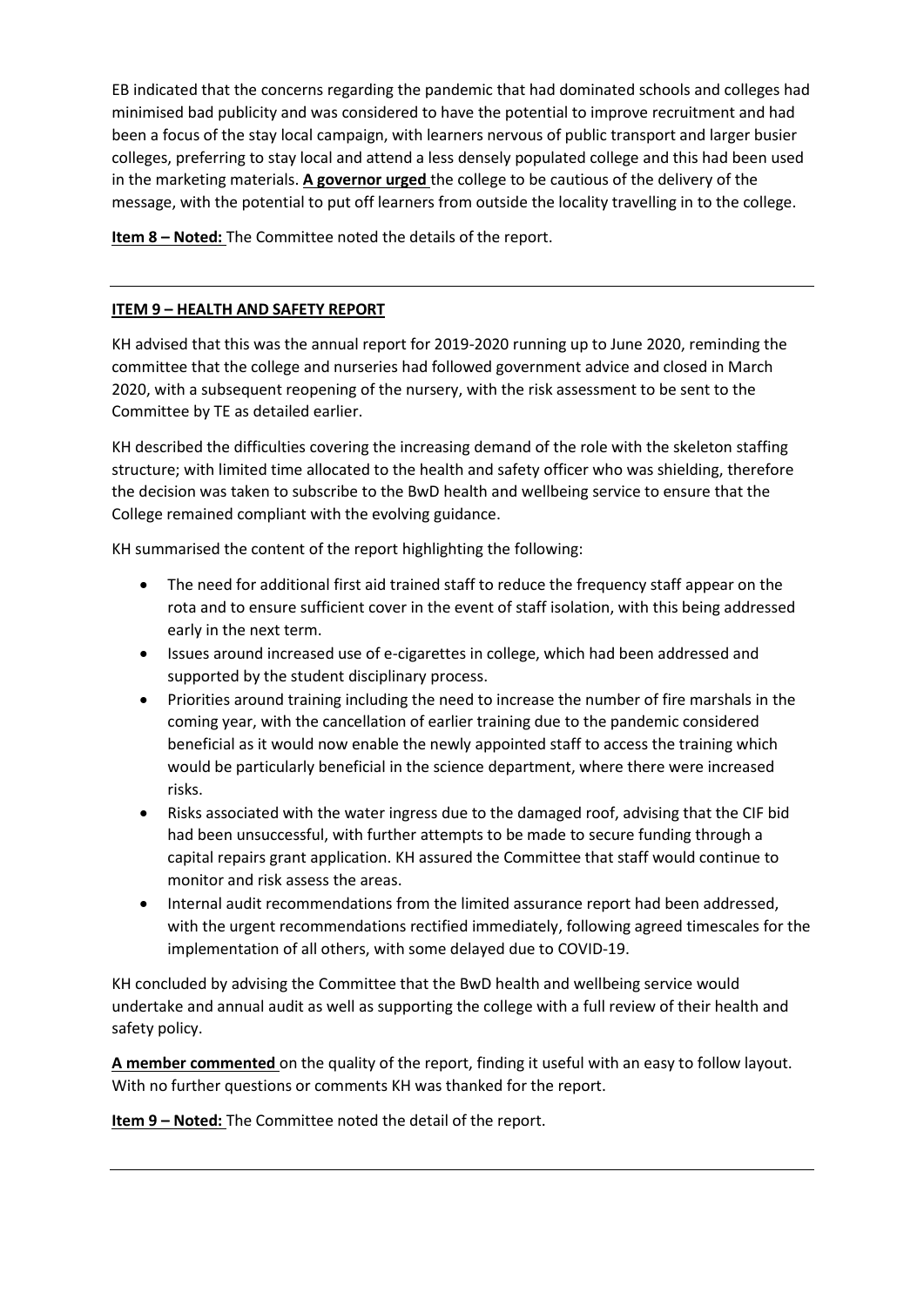#### **ITEM 10 - SEPTEMBER 2020 DRAFT COVID -19 RISK ASSESSMENT**

EB advised the Committee that the COVID 19 risk assessment had been written with the support of the BwD wellbeing service, with college oversight managed by EB and LC. **A member asked** if this had been reviewed by the Audit Committee, with EB advising it had not as it had not been finalised at the time of the Audit meeting, and was still in draft format. **A member commented on** how comprehensive it was, **asking** if this format would be shared with staff. EB confirmed that the full document would be shared to ensure that detail was not lost, with staff being asked to confirm that it had been read and understood ahead of returning to onsite working. EB indicated that the document remained in draft format and would be presented to the Board then signed off by the Chair ahead of full implementation.

**Item 10 – Noted:** The Committee noted the detail of the report.

### **ITEM 11 – RISK REGISTER AND RISK MANAGEMENT REPORT**

KH advised the committee that the risk register had been analysed on a line by line basis by the Audit Committee, with a full verbal presentation of the risk management report, which would be documented into a written report for the full meeting of the Board of Governors. **A member commented that** the register was comprehensive, **asking** if this was a live document, with KH confirming that it was updated at each meeting of the executive committee.

**Item 11 – Noted:** The Committee noted the details of the risk register.

# **ITEM 12 – MANAGEMENT ACCOUNTS**

With the committee confirming that the management accounts had been read, **a member asked** if KH had any concerns relating to the budget, with KH advising that the college remained on track to deliver the updated budget.

**Item 12 – Noted:** The Committee noted the details of the management accounts.

#### **ITEM 13 – BUDGET UPDATE**

**A member commented** on the considerable increase in the size of the deficit, which KH confirmed had been reviewed on a line by line basis by Committee Chair, SB.

**SB commented** on the accuracy and considered approach taken by KH, indicating that whilst it was overly prudent, this was considered sensible due to the College's position. KH confirmed that cash flow issues result in the College becoming insolvent on the basis of this budget, with SB adding that the concern in recommending the budget was not in relation to the accuracy of the numbers, but the position it places the college in, without confirmation or assurances of what support will be available, making it difficult to recommend the budget to the Board for approval.

**Board Chair, MC** responded by advising of significant work undertaken by KH, EB and LC, to assess where costs will occur, indicating that there continued to be areas of uncertainty, with possibilities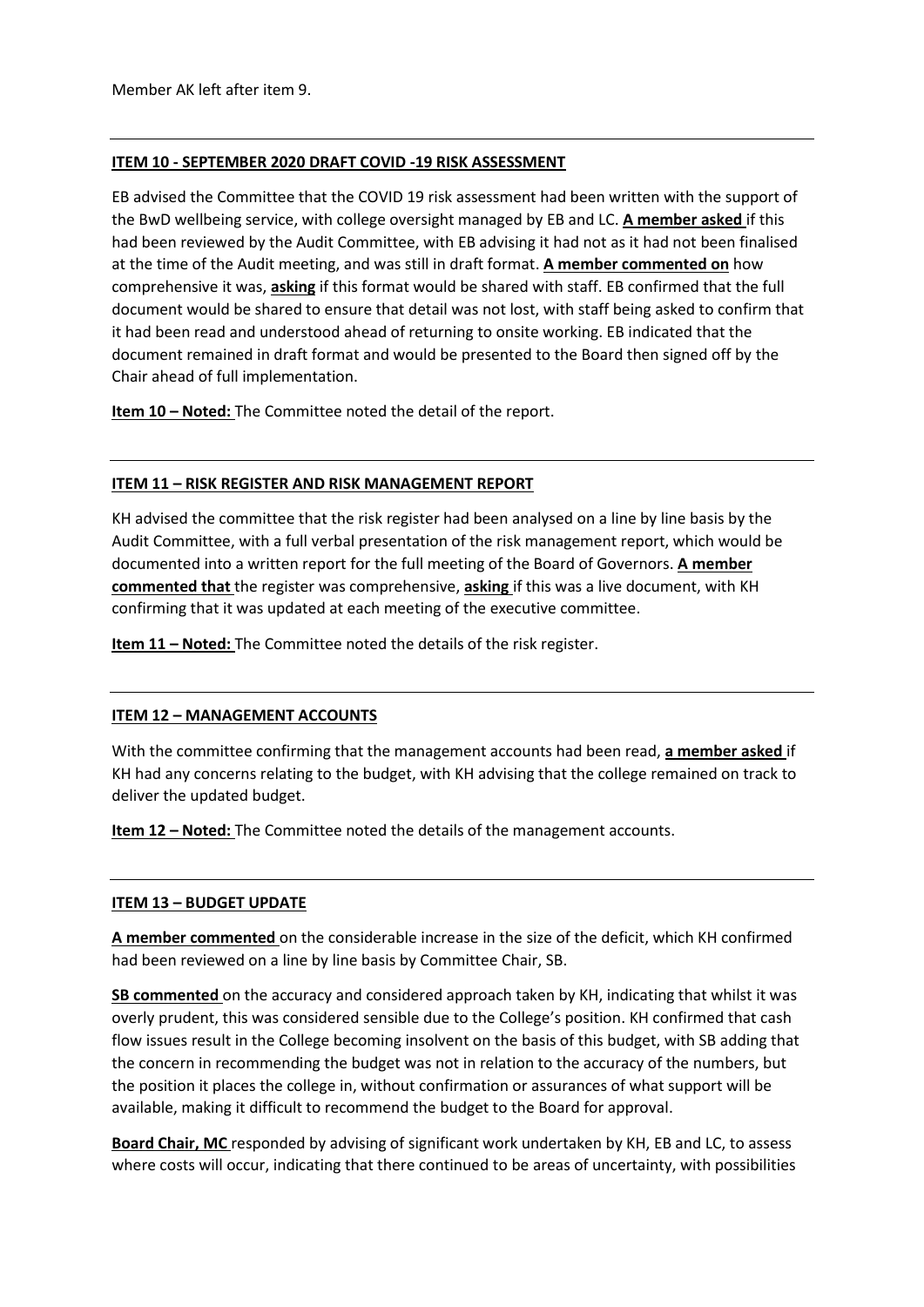for some costs to be reduced or avoided, for example, with staff cover less likely if the risk assessments are followed and infection is avoided. MC agreed that there would be a shortfall, but the timing and amounts were still unclear, preferring a prudent estimate than an overoptimistic one, with a meeting the previous day resulting in possible savings in the region of £150,000.

MC advised that whilst this would not avoid the insolvent position, the College had been open and honest with the ESFA, breaking down the costs associated with COVID-19. This had resulted in the SPA process being accelerated; expecting a conclusion by the end of July, which would support the funding decision necessary by the ESFA in September and dictate the subsequent timetable of the merger.

MC added that the request for additional support had been made and was received positively by the ESFA, agreeing with SB, that the budget was comprehensive well thought out. MC reminded the Committee that the issue of the lease, which had been due to coincide with the structural solution would now fall due in the next academic year. MC advised the Committee that the new lease incorporated clauses to protect the College; however, it would need to be signed and entered into before funding is agreed. MC advised that the new lease would be written on a tenure repair basis, therefore the College would not be liable to repair any existing faults, but there would be an expectation that the existing condition would be maintained.

EB confirmed that she had been working closely with the FEC team, regularly updating them on the position of the College which had resulted in MS contacting EB after consulting with FEC, to confirm that the SPA process could be resumed, with a time line that would deliver a final decision ahead of the start of term.

**Committee Chair, SB** raised concerns over the committee recommending the budget, that would see the college become insolvent, causing the college to close, **asking** how this could be documented. SB reiterated how well thought out the budget was, commending it as an accurate reflection, but **asking** if the SPA offered protection, or if the college, and its governors, remained at risk. MC reassured SB that this had been discussed with deputy FEC, MS, who, on behalf of the FEC, had offered the view that the Board had done everything that they could by engaging with the SPA process. MC confirmed that the opinion of the FEC was that the Board had continued to work tirelessly towards a finding a long term solution, having done everything that could be reasonably expected of them. MC highlighted that the funding need had been recognised and communicated in a timely way, with an application to the ESFA made, insisting that governors could not be criticised for their actions in relation to the current financial position. MC concluded that the budget could be recommended for approval, as factual and supportive of the solution, as without the budget, they could not proceed with the SPA that would prevent closure. EB added that the meeting with the ESFA had clearly demonstrated that most of the additional costs have been as a result of the pandemic and were unavoidable, having been closely monitored, with updates by KH carried out on a daily basis.

**A governor** indicated that changes would be continual given the fluid situation, and asked if revised versions would be sent. KH advised that the updates would be included in a revised version to be made available to all Board members ahead of the Board meeting.

**SB asked** for the resolution in the minutes to reflect recognition of the concerns over recommending the budget due to the cash position, with acknowledgement for the accuracy and insight provided by KH which could not be criticised.